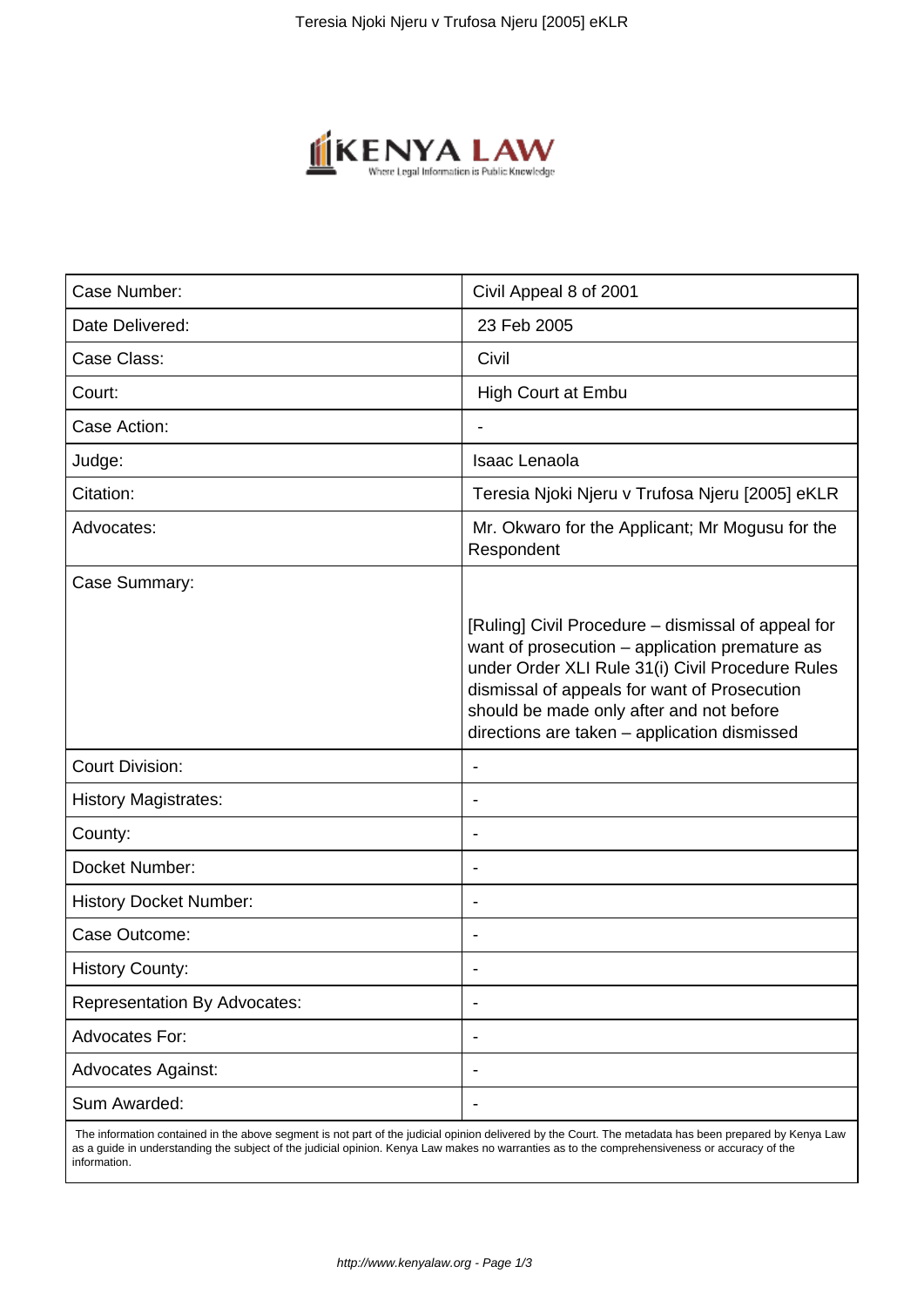## **REPUBLIC OF KENYA**

### **IN THE HIGH COURT OF KENYA AT EMBU CIVIL APPEAL NO. 8 OF 2001**

### **TERESIA NJOKI NJERU ……………………... APPELLANT VERSUS TRUFOSA NJERU ……………………………... RESPONDENT**

#### **RULING**

1. The Respondent by his Chamber Summons dated 19.10.2004 seeks Orders that the Appeal herein be dismissed under Order XLI Rule 31(i) for want of Prosecution. The reason is that since 4.12.2003 when the matter was adjourned, no action has been taken by the Appellant to prepare the record of Appeal as ordered on that day nor set it down for hearing.

2. The only ground raised in opposition is that the Application is premature as Order XLI Rule 31(i) allows for dismissal of Appeals for want of Prosecution only after and not before directions are taken. In this case, I am told that no directions were taken and therefore the Appeal could not be listed for hearing in any event.

3. Order XLI Rule 31(i) provides as follows-

# **"Unless within three months after giving of directions under Rule 8B the Appeal shall have been set down for hearing by the Appellant, the Respondent shall be at liberty either to set down the Appeal for hearing or to apply for Summons for dismissal for want of Prosecution."**

Rule 8B(i) provides thus;

# **"On notice to the parties delivered not less than twenty-one days after the date of service of the Memorandum of Appeal the Registrar shall list the Appeal for giving of directions by a Judge in Chambers."**

4. Read together and looking at the record in this matter, directions must be taken and only three months after may an Application under Order XLI Rule 31(i) lie. In this case, I agree with Counsel for the Respondent that it is not a fit case in its circumstances for this Court to invoke the powers to dismiss for want of Prosecution.

5. The Application dated 19.10.2004 must and is hereby dismissed with costs. Orders accordingly.

Read in Open Court this 23rd day of February 2005

# **I. LENAOLA**

### **JUDGE**

### **In the presence of;**

Mr. Okwaro for the Applicant